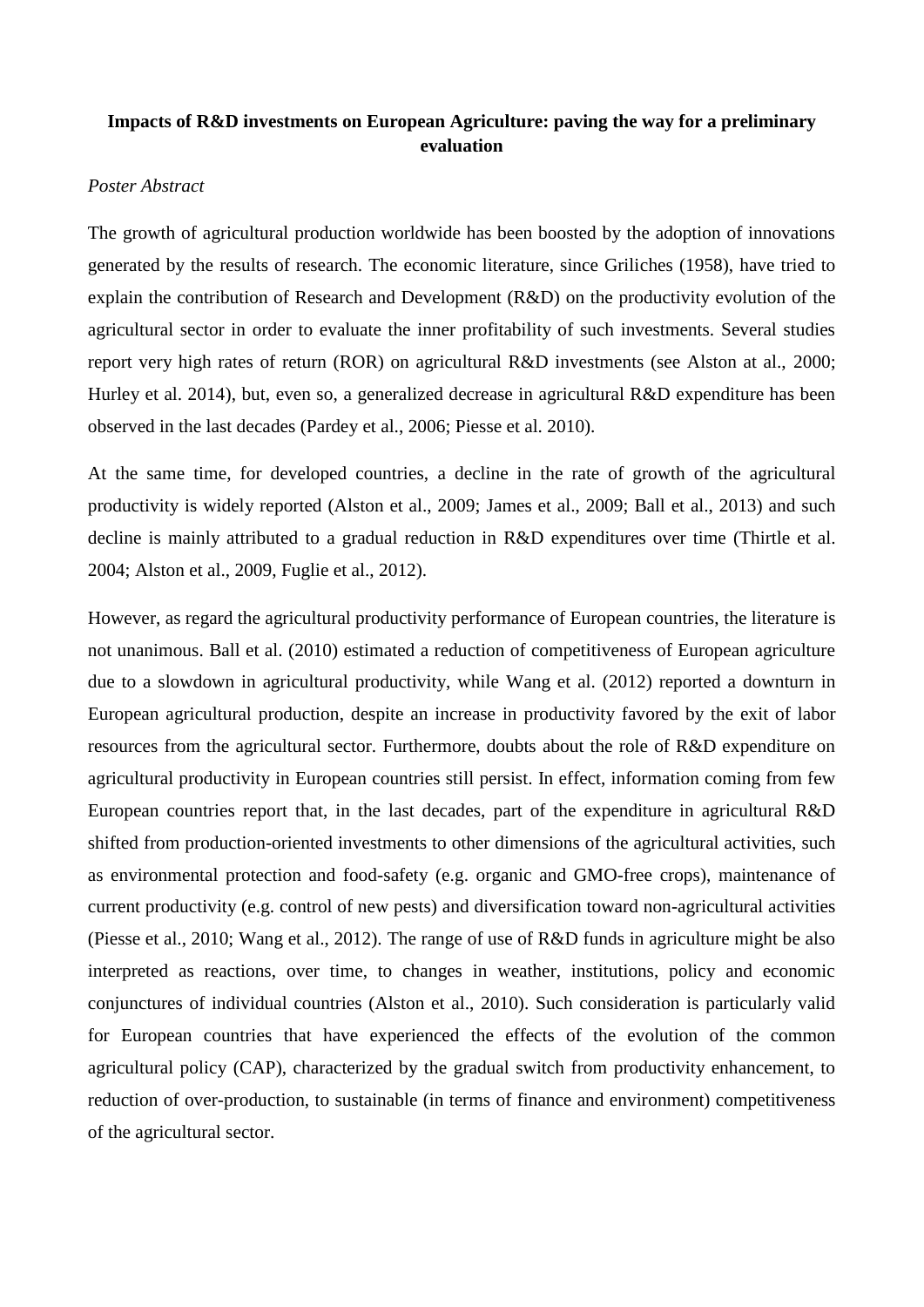Nevertheless, a screening of official databases (Eurostat, OECD) reveals the data on actual expenditure in agricultural R&D are not quite available and, for many countries, the time series on R&D investments in agriculture are incomplete and not disaggregated per research activity. Sufficiently long time series are available solely as GBAORD, which account for budgeted investments. It follows that a clear picture at European level of the variation in productivity attributed to R&D investments is not available.

Therefore, there still is space for an European cross-country assessment of the ROR of R&D investments in agriculture over time. In such a context, this poster aims at paving the way for investigating the evolution of both country level R&D expenditure and agricultural productivity, to be more widely developed in subsequent studies.

Based on GBAORD series provided by the OECD and data on total factor productivity (TFP) produced by Fuglie (2012), the main finding of such screening exercise is that the available data might have a sufficient informative power to allow for a specification of an attribution/causal relationship between the rate of growth of R&D expenditure and the rate of growth of productivity, assuming a time-lag of about 20 years between research and its effects on productivity (in line with Alene et al. (2009) and Alene (2010)) and, desirably, controlling for CAP evolution.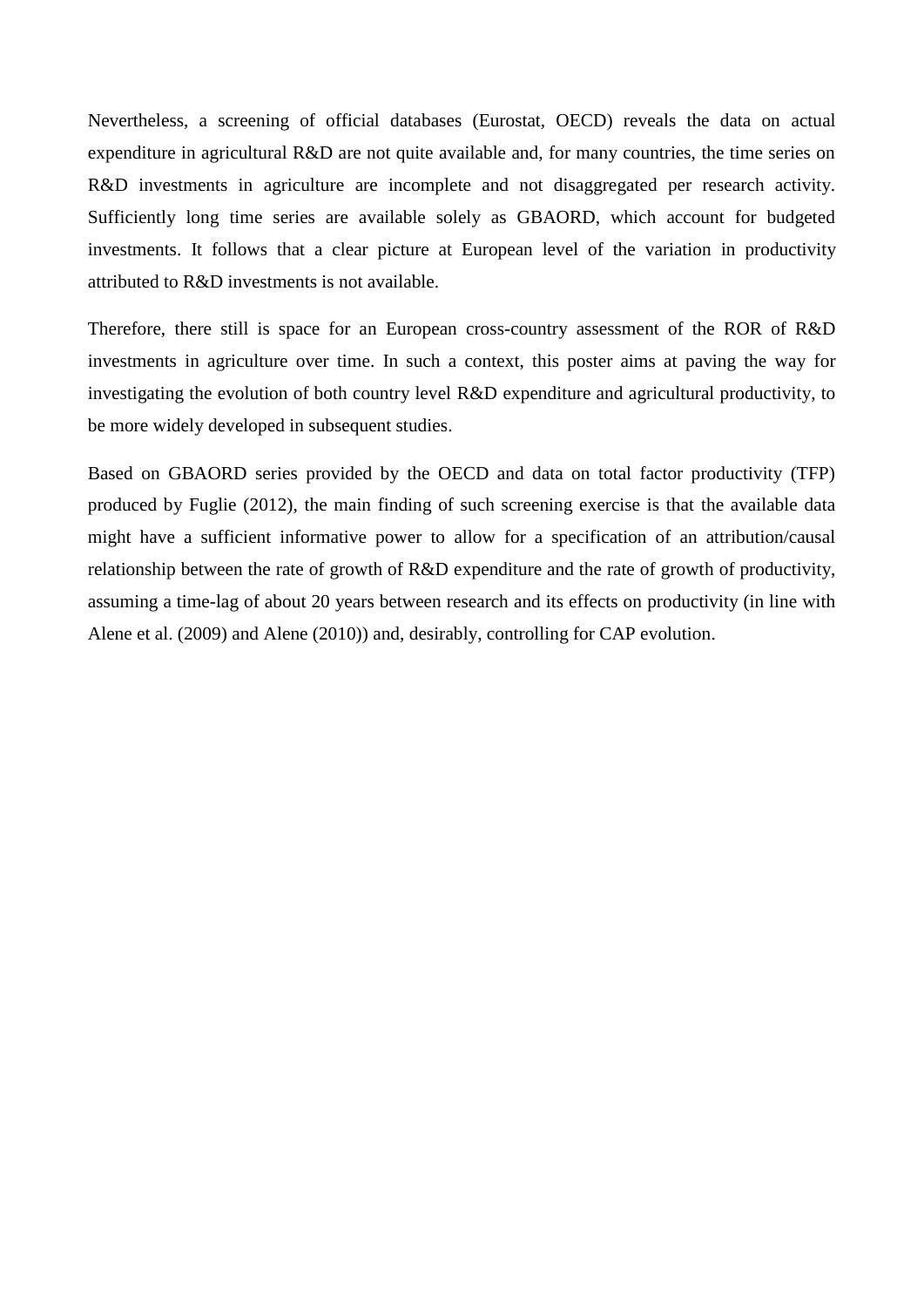## **Bibliography**

- Alene, A. D., and Coulibaly, O. 2009. The impact of agricultural research on productivity and poverty in sub-Saharan Africa. *Food Policy*, 34(2): 198-209.
- Alene, A. D. 2010. Productivity growth and the effects of R&D in African agriculture. *Agricultural Economics*, 41(3‐4): 223-238.
- Alston, J. M., Andersen, M. A., James, J. S., & Pardey, P. G. (2009). Persistence pays: US agricultural productivity growth and the benefits from public R&D spending (Vol. 34). Springer, New York, NY.
- Alston, J. M., Babcock, B. A., & Pardey, P. G. 2010. Shifting patterns of global agricultural productivity: Synthesis and conclusion. In: Alston, J. M., Babcock, B. A., & Pardey, P. G. (eds) *The shifting patterns of global agricultural production and productivity worldwide*. The Midwest Agribusiness Trade Research and Information Center, Iowa State University, Ames, IA, pp. 449-482.
- Alston, J. M., Chan-Kang, C., Marra, M. C., Pardey, P. G., & Wyatt, T. J. 2000. A meta-analysis of rates of return to agricultural R&D: Ex pede Herculem? (Vol. 113). IFPRI
- Ball, E., Schimmelpfennig, D., & Wang, S. L. 201). Is US Agricultural Productivity Growth Slowing?. *Applied Economic Perspectives and Policy*, ppt014.
- Fuglie, O. K. 2012. "Productivity Growth and Technology Capital in the Global Agricultural Economy." In: Fuglie K., Wang, S.L. and Ball, V.E. (eds.) *Productivity Growth in Agriculture: An International Perspective*. CAB International, Wallingford, UK, pp. 335- 368.
- Fuglie, O. K. and Wang, S. L. 2012. Productivity growth in global agriculture shifting to developing countries. *Choices*, 27(4).
- Griliches, Z. 1958. Research Costs and Social Returns: Hybrid Corn and Related Innovations. *Journal of Political Economy*, 66(5): 419-431
- Hurley, T. M., Rao, X., & Pardey, P. G. 2014. Re-examining the Reported Rates of Return to Food and Agricultural Research and Development. *American Journal of Agricultural Economics*, 96(5): 1492-1504